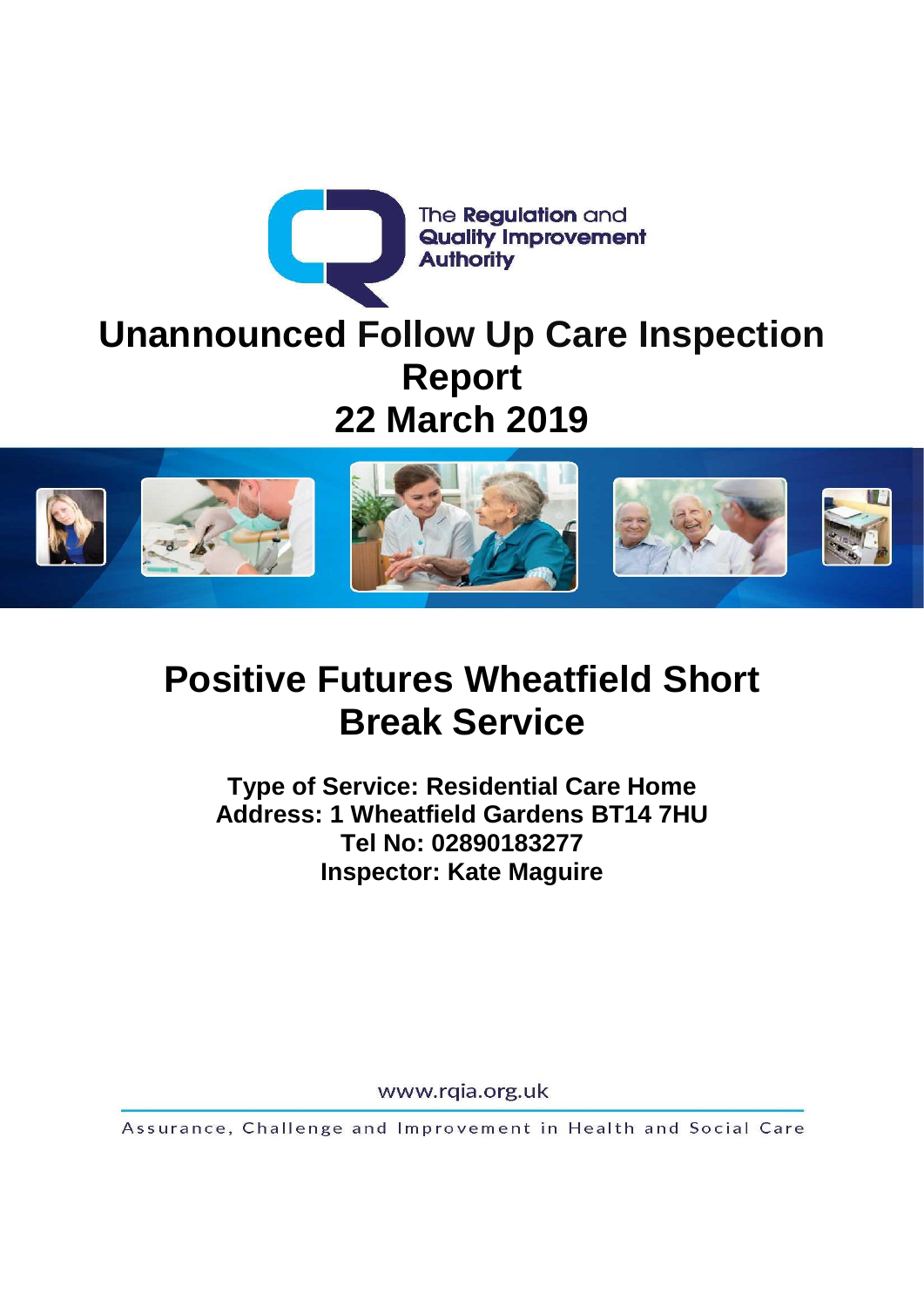It should be noted that this inspection report should not be regarded as a comprehensive review of all strengths and areas for improvement that exist in the service. The findings reported on are those which came to the attention of RQIA during the course of this inspection. The findings contained within this report do not exempt the service provider from their responsibility for maintaining compliance with legislation, standards and best practice.

#### **1.0 What we look for**

# Is care safe?

Avoiding and preventing harm to service users from the care. treatment and support that is intended to help them.

# Is care effective?

The right care, at the right time in the right place with the best outcome.

# Is the service well led?

Effective leadership, management and governance which creates a culture focused on the needs and the experiences of service users in order to deliver safe, effective and compassionate care.

### Is care compassionate?

Service users are treated with dignity and respect and should be fully involved in decisions affecting their treatment, care and support.

### **2.0 Profile of service**

This is a residential care home with 5 beds and offers short stay accommodation for people with a learning disability and complex needs.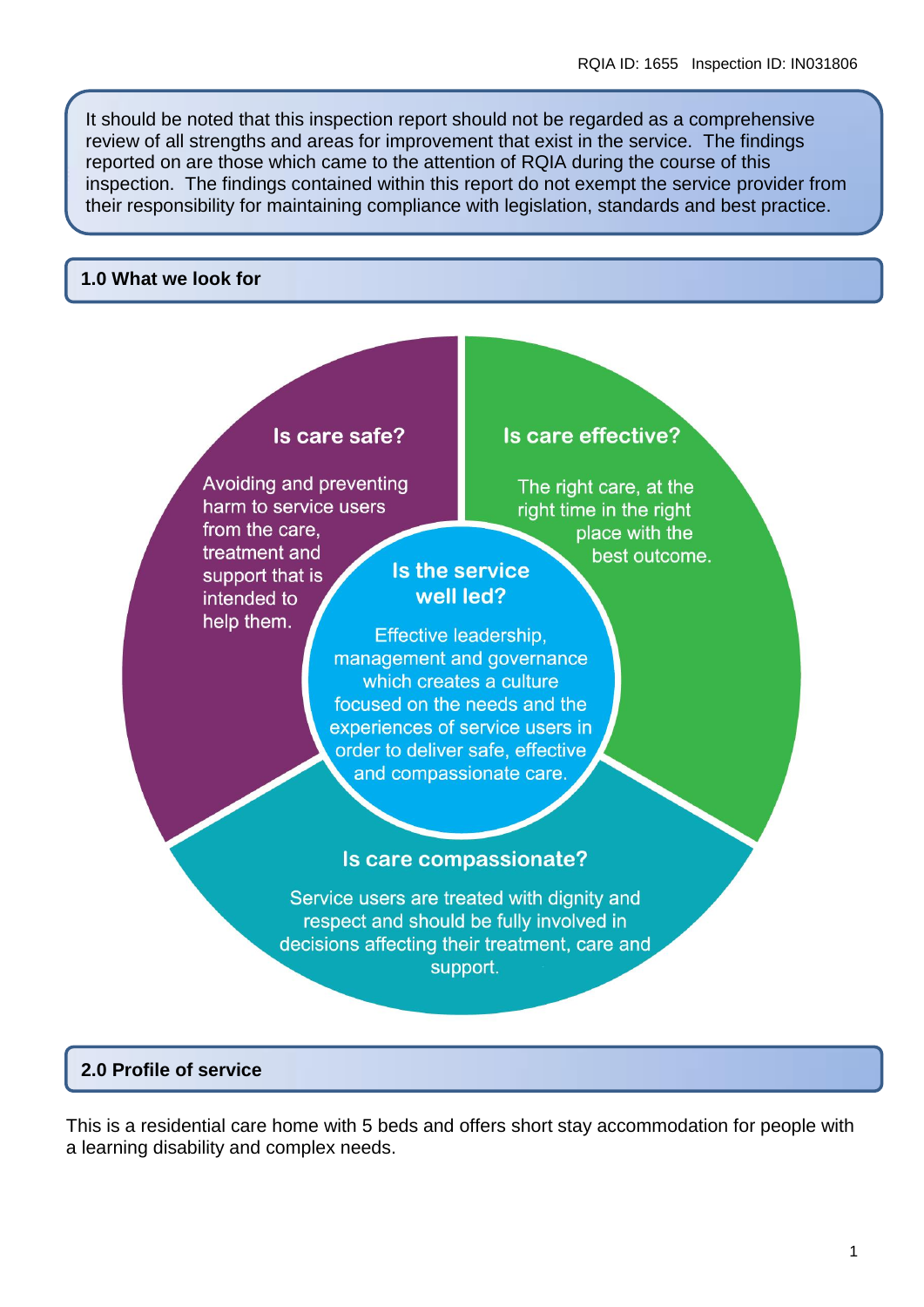## **3.0 Service details**

| <b>Organisation/Registered Provider:</b>                                                                                                 | <b>Registered Manager:</b>                        |
|------------------------------------------------------------------------------------------------------------------------------------------|---------------------------------------------------|
| <b>Positive Futures</b>                                                                                                                  | <b>Bernice Kelly</b>                              |
| <b>Responsible Individual:</b><br>Agnes Philomena Lunny                                                                                  |                                                   |
| Person in charge at the time of inspection:                                                                                              | Date manager registered:                          |
| <b>Wilfred Oriaifo</b>                                                                                                                   | 1 April 2005                                      |
| <b>Categories of care:</b><br><b>Residential Care (RC)</b><br>LD - Learning Disability<br>LD $(E)$ – Learning disability – over 65 years | <b>Number of registered places:</b><br>$5 - RC-1$ |

#### **4.0 Inspection summary**

An unannounced inspection took place on 22 March 2019 from 10.00 to 11.20

This inspection was underpinned by The Health and Personal Social Services (Quality, Improvement and Regulation) Northern Ireland Order 2003 and The Residential Care Homes Regulations (Northern Ireland) 2005 and the DHSSPS Residential Care Homes Minimum Standards, August 2011.

The following areas were examined during the inspection:

- staffing –
- environment
- care planning

The findings of this report will provide the home with the necessary information to assist them to fulfil their responsibilities, enhance practice and resident experience.

#### **4.1 Inspection outcome**

This inspection resulted in no areas for improvement being identified. Findings of the inspection were discussed with Wilfred Oriaifo an agency support worker, as part of the inspection process and can be found in the main body of the report.

#### **5.0 How we inspect**

Prior to the inspection a range of information relevant to the service was reviewed. This included the following records the previous inspection report, duty calls and notifications.

During the inspection the inspector met with one resident and three staff.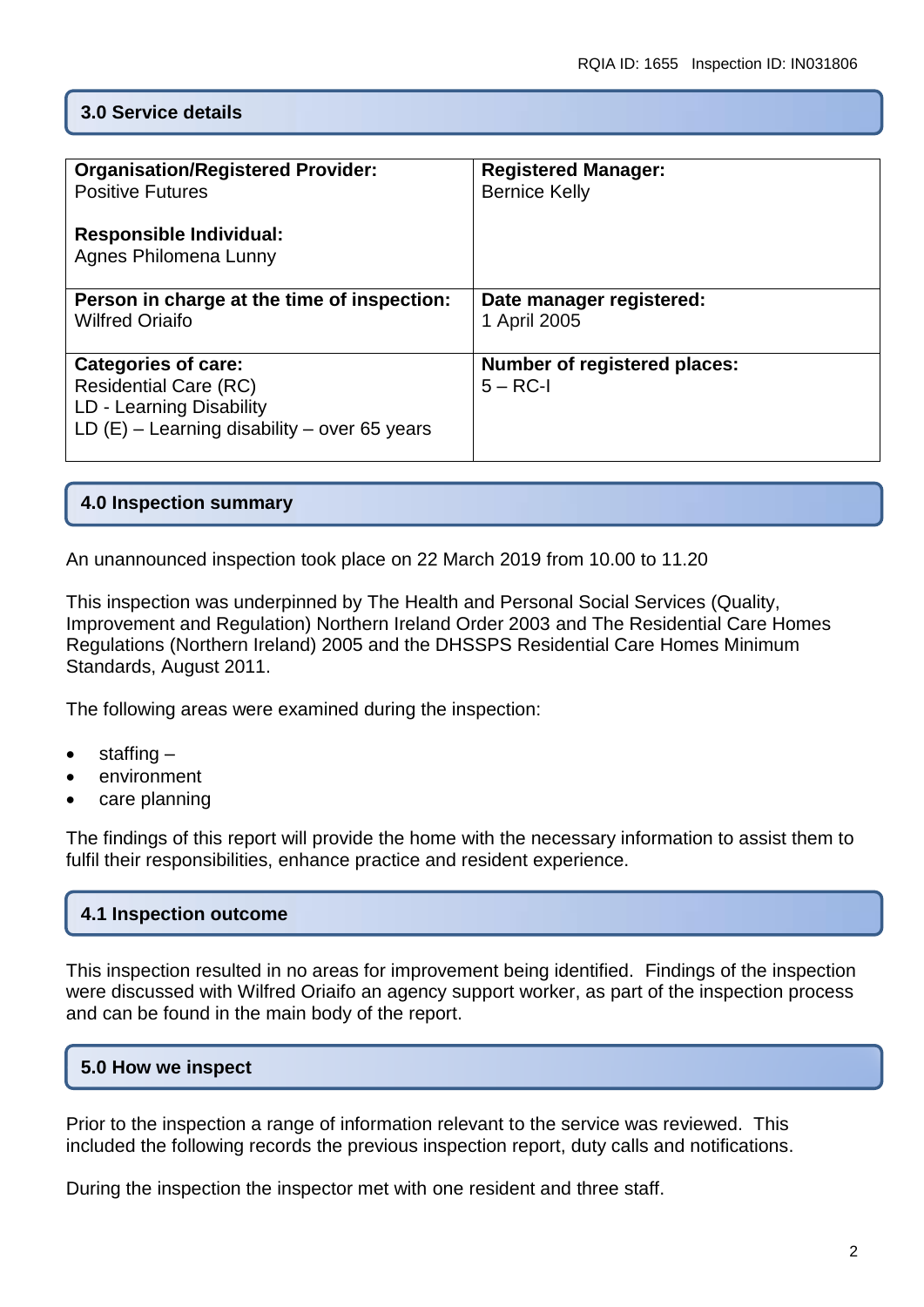The following records were examined during the inspection, a care plan for the resident currently having respite at the home.

The findings of the inspection were provided to the person in charge at the conclusion of the inspection.

# **6.0 The inspection**

#### **6.1 Review of areas for improvement from the most recent inspection dated 25 May 2019**

The most recent inspection of the home was an unannounced care inspection. There were no areas for improvement identified.

#### **6.2 Inspection findings**

#### **Staffing**

On arrival to one of the self-contained apartments there were three staff on duty and only one resident. On first impressions the inspector thought this was too many staff and that the resident might have felt crowded. However it was explained to the inspector that one of the staff was there to observe as she had not worked with the resident before but would be in the future. This additional member of staff finished at around 11.00am after the morning routine had been completed. This left two members of staff on duty as the resident requires the support of two staff. Both of the staff were very experienced as carers but what came across most was their compassion and understanding of the resident. The person in charge met privately with the inspector. Throughout the discussion was a deeply held value base of compassion, safety and respectful care delivery. The staff member articulated the values of the organisation and how this translated into the direct care of the residents. He said that the manager had a strong value base and this is reflected in the attitudes of staff as high standards are set. When asked the question "is care compassionate?" in the home the staff member replied

"Yes absolutely we care about our residents, each person is unique. This is short stay and when the residents are here it's all about them, they get good attention."

There was another resident staying in the apartment upstairs. Again this resident was also in receipt of two to one support and at the time of the inspection both staff had taken him out for a drive as per his care plan.

#### **Area of good practice**

The member of staff who was observing how to manage the resident's morning routine had been working in the home for around seven months. However she was not familiar with this particular resident. It is excellent practice that staff are introduced to residents in the way giving them time to get to know each other.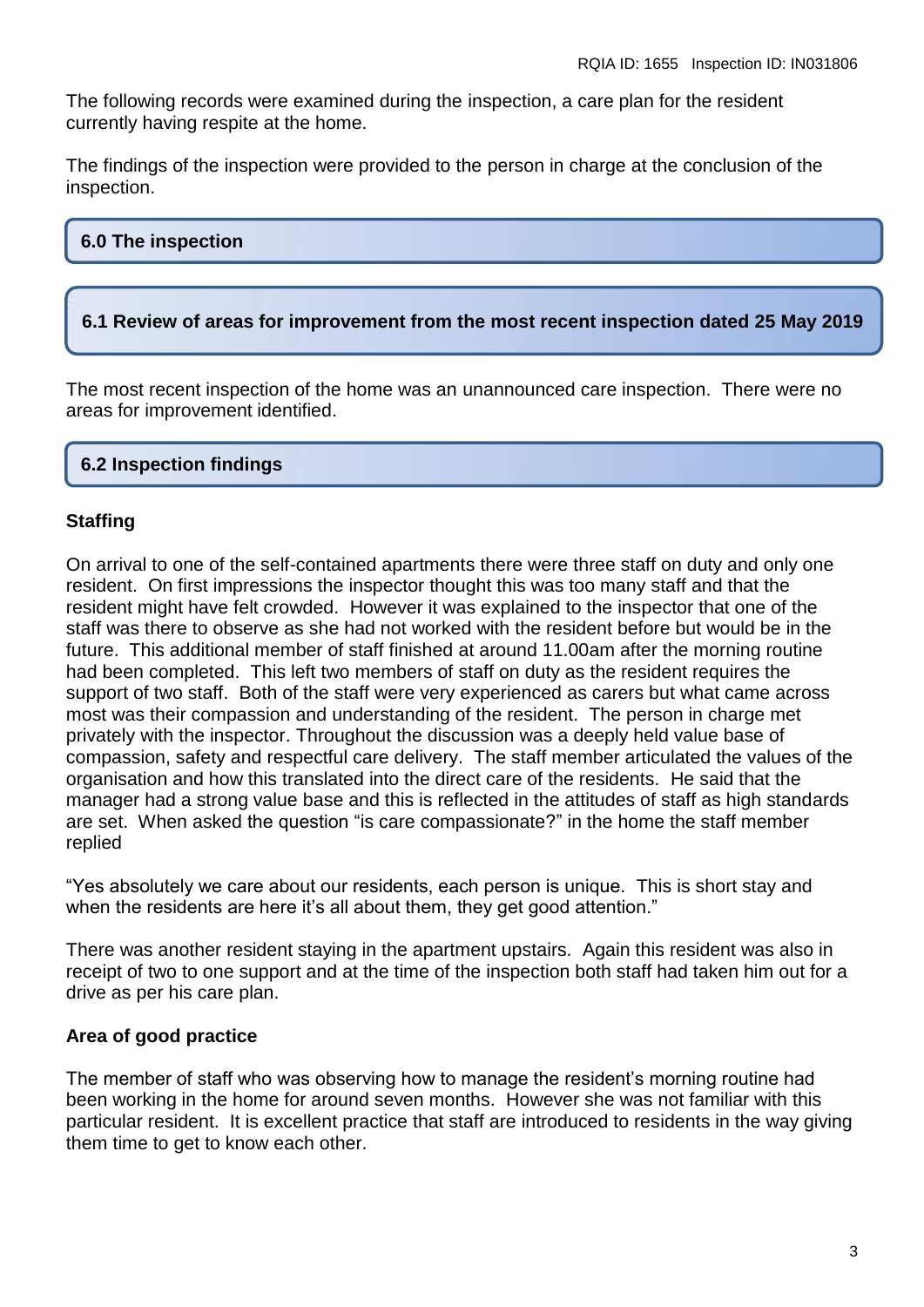# **Care Planning**

On arrival to the first apartment the inspector asked to see the apartments layout. On walking past the bedroom door of one of the residents a noticeboard had been secured to the wall. The resident's photograph was on the board and a chart was also there which gave a visual display of the daily routine for the resident this was done using pictures instead of words. The resident was aware of his routine and it had been followed as stated. This is important to the resident who likes to know what is in his day and appreciates structure and plans. He dislikes deviating from the routine and this can be a trigger for challenging behaviours. The environment is also made safe for his arrival and various items that may be of risk are removed, plug sockets are protected. However the resident enjoys picking off stickers so the staff put stickers around the apartment which he can find and remove. This was a lovely example of something unique to this resident which is accommodated specifically for him. The board also contained a star based reward system which is in place. The resident puts his own stars on the board as he achieves each of his daily goals.

The inspector also read through the careplan for the resident and this too was written in a person centred way especially for him. The plan included what he liked and disliked in terms of meals, snacks and liquids. The plan also discussed activities and interests and what has the potential to upset or distress him. The plan also explained how staff should prepare for the visit in terms of the environment and in particular his bedroom and his personal choices. Each element of the careplan is developed around the resident assessed needs. This makes it unique and quite specific but which tells the story of the resident and what is needed to be in place to keep him safe, content and stimulated. Each component of the careplan is reviewed and signed on at least an annual basis or earlier if required.

### **Areas of good practice**

A careplanning and delivery model that puts the residents at the centre of individual, bespoke care plans created around their needs, likes and dislikes.

#### **The environment**

On entering the apartment it immediately presented as very clean, tidy and homely. The kitchen is small but perfect for preparing meals and dining as a small table adequately sits three people is available. All of the cupboards are locked in the kitchen from a health and safety point of view but residents can have access to snacks etc. by asking staff. On this particular day various items had been removed in compliance with the careplan of the resident who was enjoying a short stay. The TV had protective glass which could be locked or unlocked depending on the needs of the residents. Despite this the TV is visible .and this action appears to be a good solution. The living room was fitted with domestic style furniture but some of the ornaments and soft furnishings had been removed. The inspector was able to see that these items had been stored in a spare bedroom and would be replaced as and when appropriate. .

Residents can choose their own bedding and can bring other personal item with them to have throughout their stay. This is very important as these belongings can help to settle the residents when they come to the home.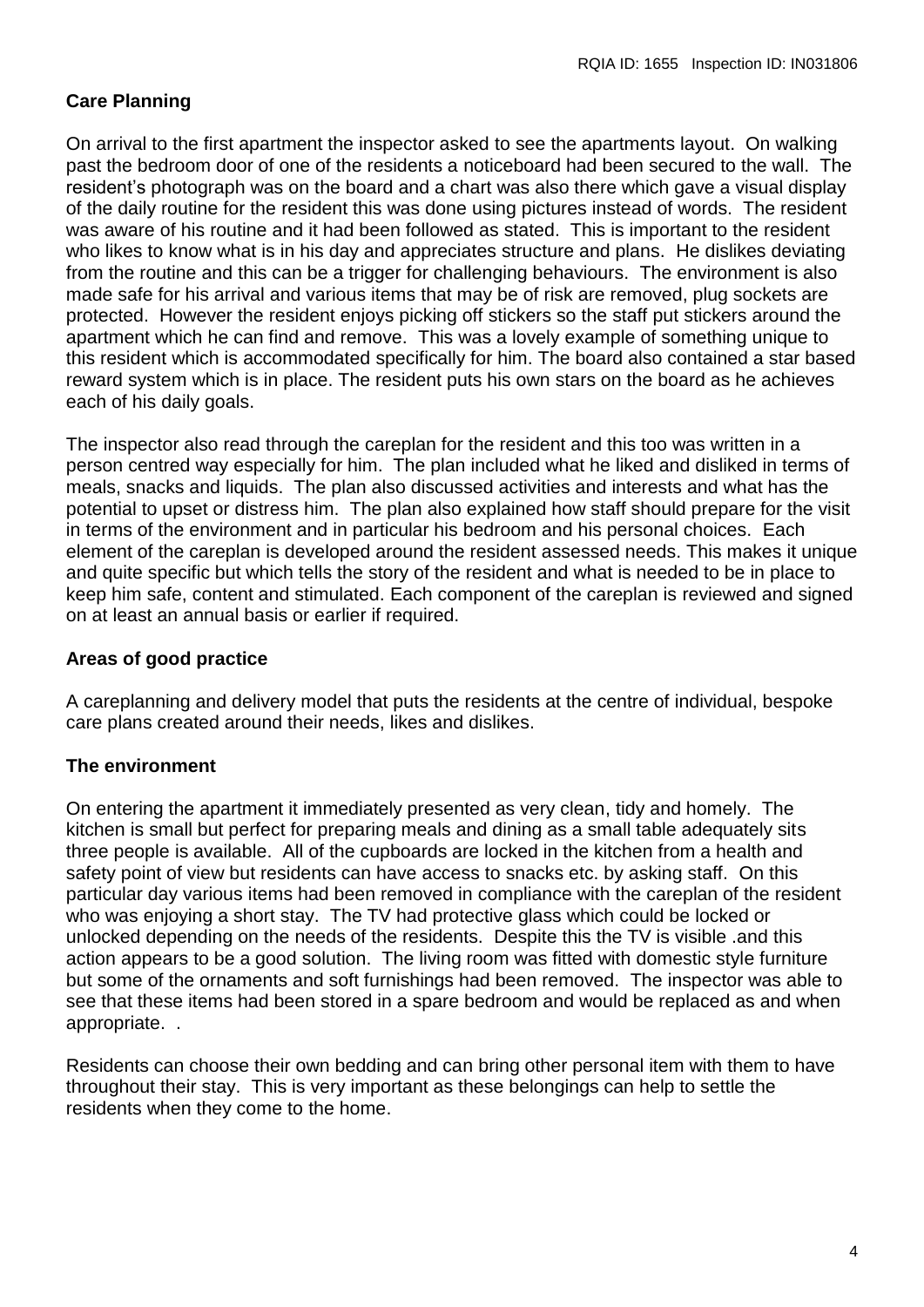The homes front door is secured with a key pad and this is in keeping with the residents' care plan as a means of keeping residents safe as the home in on a corner of a busy main road. The back door to the apartment is not locked it goes to the communal hall of the apartments where a lift is situated. The current resident has been discouraged from using this door because of the lift this is managed by a visual sticker on the door indicating not to use the door. Staff also offer the resident encouragement to comply with this and it appeared to be working.

Medicines and residents records were kept in a locked hall cupboard in the apartment. A locked medicine cabinet is also available for the storage of all medicines.

No areas for improvement were identified during the inspection.

|                                       | <b>Requlations</b> | <b>Standards</b> |
|---------------------------------------|--------------------|------------------|
| Total number of areas for improvement |                    |                  |

|  | 7.0 Quality improvement plan |  |
|--|------------------------------|--|
|  |                              |  |
|  |                              |  |

There were no areas for improvement identified during this inspection, and a QIP is not required or included, as part of this inspection report.